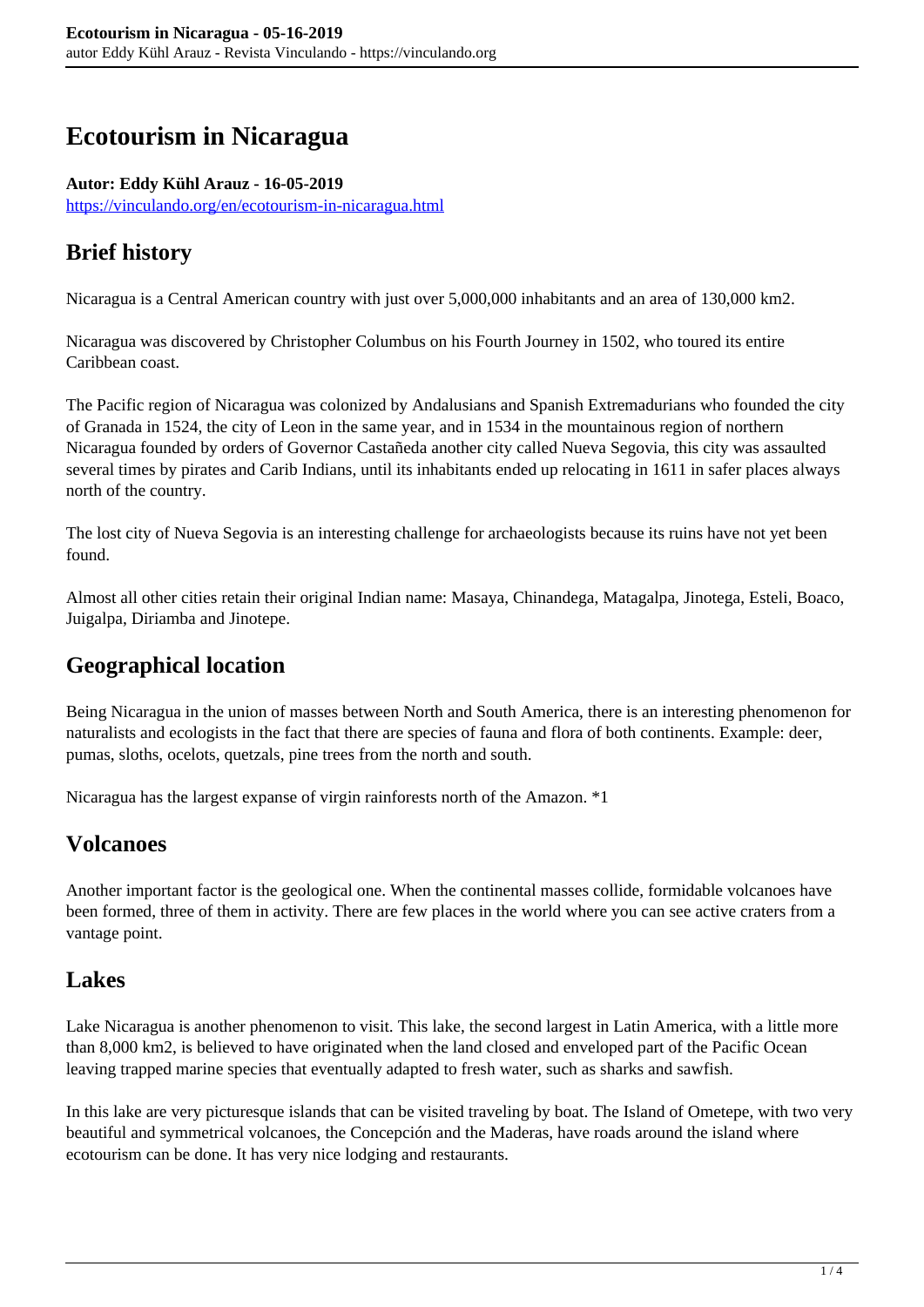There is also the Archipelago of Solentiname, famous for the retirement of Trappist monks in the sixties and the crafts of the natives. There is lodging in the area.

The Archipelago of Las Isletas, immediately in front of the colonial city of Granada, has facilities for lodging, rowing and fishing.

#### **Rivers**

The San Juan River was besieged during the 17th and 18th centuries by English, French and Dutch pirates. Still there is the Castle of the Immaculate Conception built by the Spanish crown, where the young daughter of regent Rafaela Herrera in the late eighteenth century defeated the invaders, including then Lieutenant Horacio Nelson, who is said to have lost an eye in that battle.

This river is navigable and tourists can stay in hostels.

The Rama and Escondido River is navigable and can be reached from Managua on paved road and embark in El Rama in the interior of the country to Bluefields port in the Caribbean Sea enjoying a naturalist journey.

The Rio Grande of Matagalpa, which has been believed to have been discovered by Christopher Columbus on his fourth and last voyage in 1502, who called it the Rio del Desastre, as he sank boats with sailors he had sent to collect drinking water.

The Rio Coco, Wanks or Segovia, to the north partially bordered with Honduras, where also the pirates went up, attacking the towns of the interior of the country arriving until the towns of Segovia, Jinotega and Matagalpa. In Matagalpa there is a small valley called Pacsila, where the inhabitants are blond with blue eyes, which according to the naturalist Thomas Belt and the researcher Harvy Wells\*2 are descendants of English or Dutch pirates who settled in that region.

# **Mountains and lodging**

To the north and center, crossing Nicaragua from north to south, are the mountain ranges of Dipilto, Isabelia, Dariense and Amerrisque, which are the continuation of the chain that in North America are called Rocky Mountains and in South America are called Andes. 5\*

In the departments of Matagalpa, Jinotega, Estelí, Somoto and Ocotal, virgin mountains with abundant flora and fauna can be seen.

Between the cities of Matagalpa and Jinotega on a road with panoramic views, there are mountain hotels, 1,300 meters above sea level (4,300 feet), where tourists can stay at any time of year.

In these hostels you can learn about pedestrian trails or on horses, you can walk for hours in primary jungles and cloud forests. There are more than 200 varieties of birds including the Quetzal and more than 150 varieties of orchids, in addition to deer, dantos, wild boar, pumas and ocelots. They are like sanctuaries of flora and fauna, because it is not allowed to hunt or deforest, scientists have found new species that have registered with the name of the region 1\*. There is also a Youth Hostel for young tourists.

In this area you can see the harvest and the coffee processing and appreciate the eco-agriculture. Shaded coffee from this area is coveted by the international market. There are also coffee tours.\*5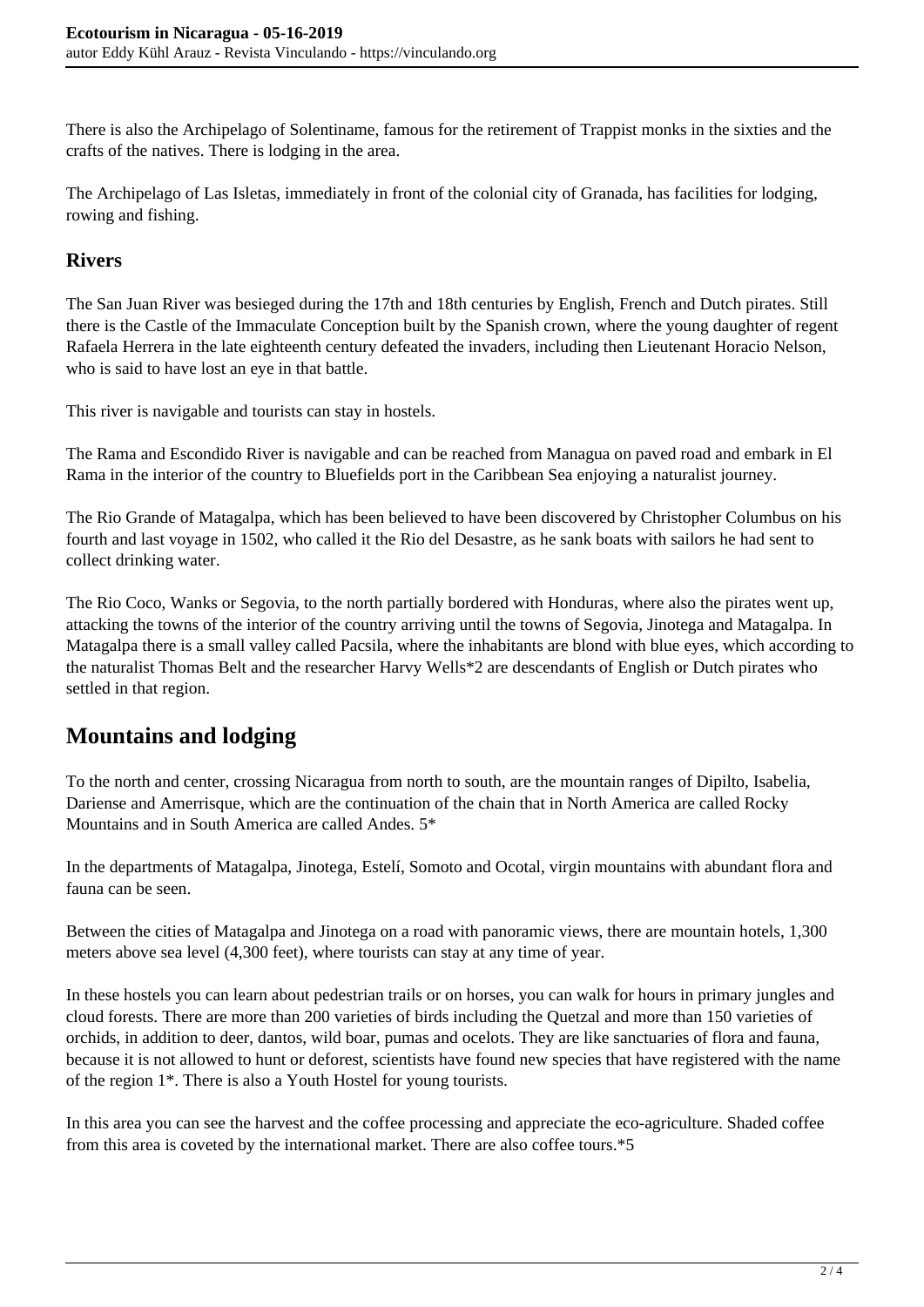## **Beach**

The beaches of Nicaragua are very beautiful and extensive, in the Pacific there are hotels with international comforts, in spas like La Boquita, Casares and San Juan del Sur.

Mangroves, turtles and reefs are protected by the Ministry of Environment and Natural Resources. Chacocente on the south coast of the Pacific is one of the few places in Central America where giant turtles can be seen laying their eggs. 4

There are paved roads both on the beaches and in the mountains.

#### **Cities**

Managua. The capital, with one million inhabitants, on the shores of Lake Xolotlán, has several first class hotels, International Airport with direct flights to Miami, Panama, the Caribbean, North and South America.

Granada, founded by Francisco Hernández de Córdoba in 1524 on the shores of Lake Cocibolca, has been preserved with its colonial style, one of the oldest cities on the continent that is preserved in the same place. Granada has very good hotels.

Leon. also founded by Hernandez de Cordoba in 1524 a little further west, was the first capital of the country, is the university city, very stately and colonial.

León has one of the most beautiful and largest cathedrals in Latin America. In the Cathedral you can see some colonial relics and the tomb of the celebrated poet Rubén Darío who revolutionized the Castilian language.

Matagalpa in the north of Nicaragua, an ancient Indian city in the foothills of the mountains where the Cordillera Isabelia (by Queen Isabel of Spain) and the Cordillera Dariense (by Ruben Dario) coincide, with virgin forests and other coffee plantations, located two hours from the international airport on an asphalted road. It has a beautiful Cathedral and a Cemetery for foreigners worth visiting. It has city hotels and a mountain hotel with facilities for international tourism.

In the coast of the Caribbean Sea, are the cities of Bluefields named like this by a Dutch corsair captain of surname "Blewfeld", later during the English occupation of the mosquitia anglizaron its name to Bluefields, but to the north that finds Puerto Cabezas interesting by its population and misquita history.

South of the Caribbean coast is San Juan del Norte, known to the English as Greytown, famous for passenger traffic during the "gold rush". in the mid-nineteenth century coming from the east coast of the United States, crossed the Nicaraguan isthmus through the San Juan River, Lake Nicaragua, then crossing the isthmus of Rivas in diligences of mules to San Juan del Sur, where they embarked to San Francisco and California, the same as at the time of the invasion of the American southern William Walker, who occupied Nicaragua for some time until he was defeated 3  $*$ 

### **Conclusion**

Nicaragua is a country with great eco-tourism resources, with beaches on the Atlantic, Pacific and large lakes.

With volcanoes that can be ascended and observed. (Santiago, Momotombo, San Cristobal, Mombacho)